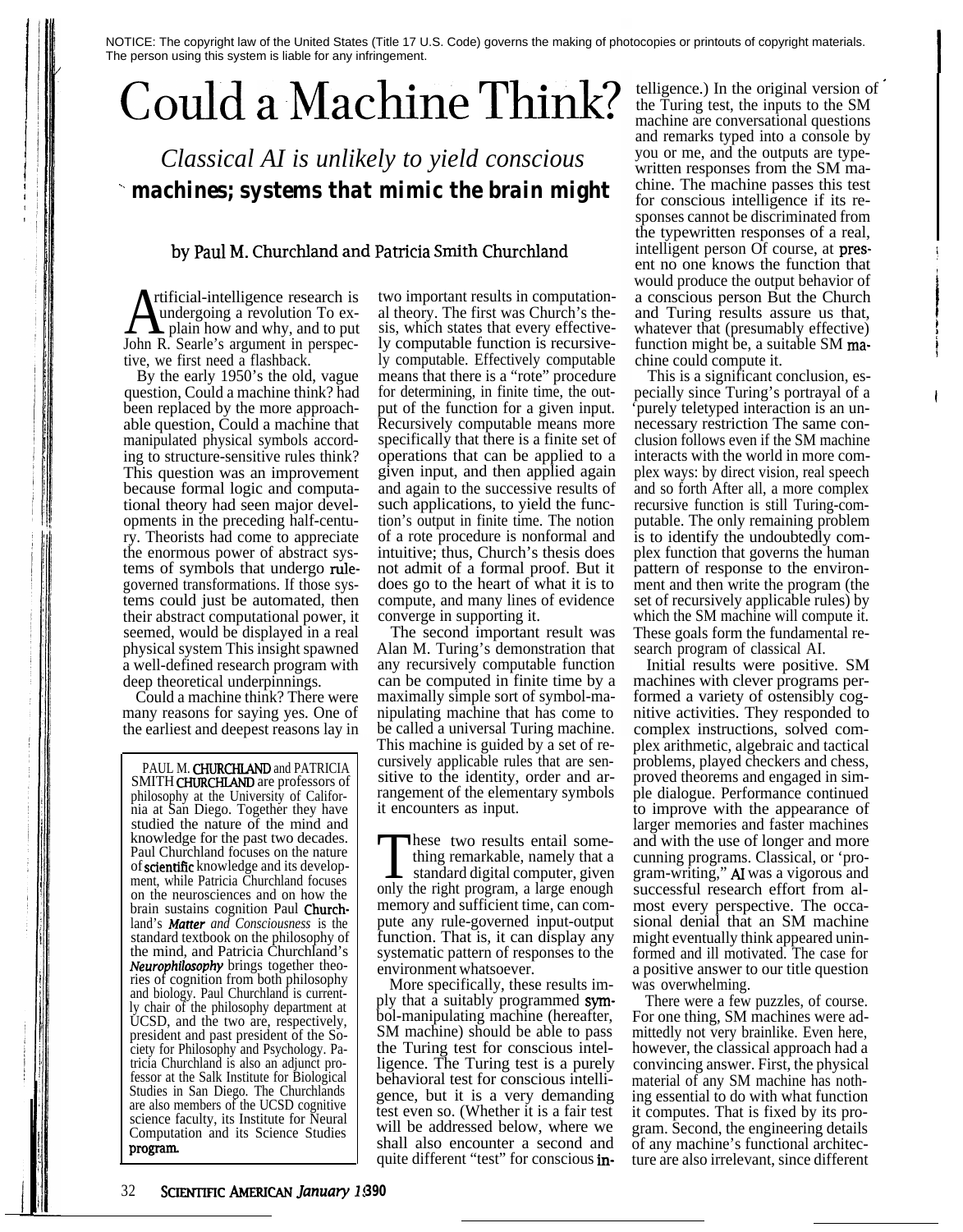architectures running quite different programs can still be computing the same input-output function

Accordingly, AI sought to find the input-output function characteristic of intelligence and the most efficient of the many possible programs for computing it. The idiosyncratic way in which the brain computes the func-. tion just doesn't matter, it was said. This completes the rationale for classical AI and for a positive answer to our title question.

 $\overline{\mathbf{c}}$ ould a machine think? There were also some arguments for saying no. Through the 1960's interesting negative arguments were relatively rare. The objection was occasionally made that thinking was a nonphysical process in an immaterial soul. But such dualistic resistance was neither evolutionarily nor explanatorily plausible. It had a negligible impact on AI research.

A quite different line of objection was more successful in gaining the AI community's attention In 1972 Hubert L. Dreyfus published a book that was highly critical of the parade-case simulations of cognitive activity. He argued for their inadequacy as simulations of genuine cognition, and he pointed to a pattern of failure in these attempts. What they were missing, he suggested, was the vast store of inarticulate background knowledge every person possesses and the commonsense capacity for drawing on relevant aspects of that knowledge as changing circumstance demands. Dreyfus did not deny the possibility that an artificial physical system of some kind might think, but he was highly critical of the idea that this could be achieved solely by symbol manipulation at the hands of recursively applicable rules.

Dreyfus's complaints were broadly perceived within the AI community, and within the discipline of philosophy as well, as shortsighted and unsympathetic, as harping on the inevitable simplifications of a research effort still in its youth These deficits might be real, but surely they were temporary. Bigger machines and better programs should repair them in due course. Time, it was felt, was on AI's side. Here again the impact on research was negligible.

Time was on Dreyfus's side as well: the rate of cognitive return on increasing speed and memory began to . slacken in the late 1970's and early 1980's. The simulation of object recognition in the visual system, for example, proved computationally intensive to an unexpected degree. Realistic

results required longer and longer periods of computer time, periods far in excess of what a real visual system requires. This relative slowness of the simulations was darkly curious; signal propagation in a computer is roughly a million times faster than in the brain and the clock frequency of a computer's central processor is greater than any frequency found in the brain by a similarly dramatic margin. And yet, on realistic problems, the tortoise easily outran the hare.

Furthermore, realistic performance

required that the computer program have access to an extremely large knowledge base. Constructing the relevant knowledge base was problem enough, and it was compounded by the problem of how to access just the contextually relevant parts of that knowledge base in real time. As the knowledge base got bigger and better, the access problem got worse. Exhaustive search took too much time, and heuristics for relevance did poorly. Worries of the sort Dreyfus had raised finally began to take hold here



**OSCILLATING ELECTROMAGNETIC FORCES constitute light even though a magnet pumped by a person appears to produce no light whatsoever. Similarly, rule-based symbol manipulation might constitute intelligence even though the rule-based system inside John R. Searle's "Chinese room" appears to lack real understanding.**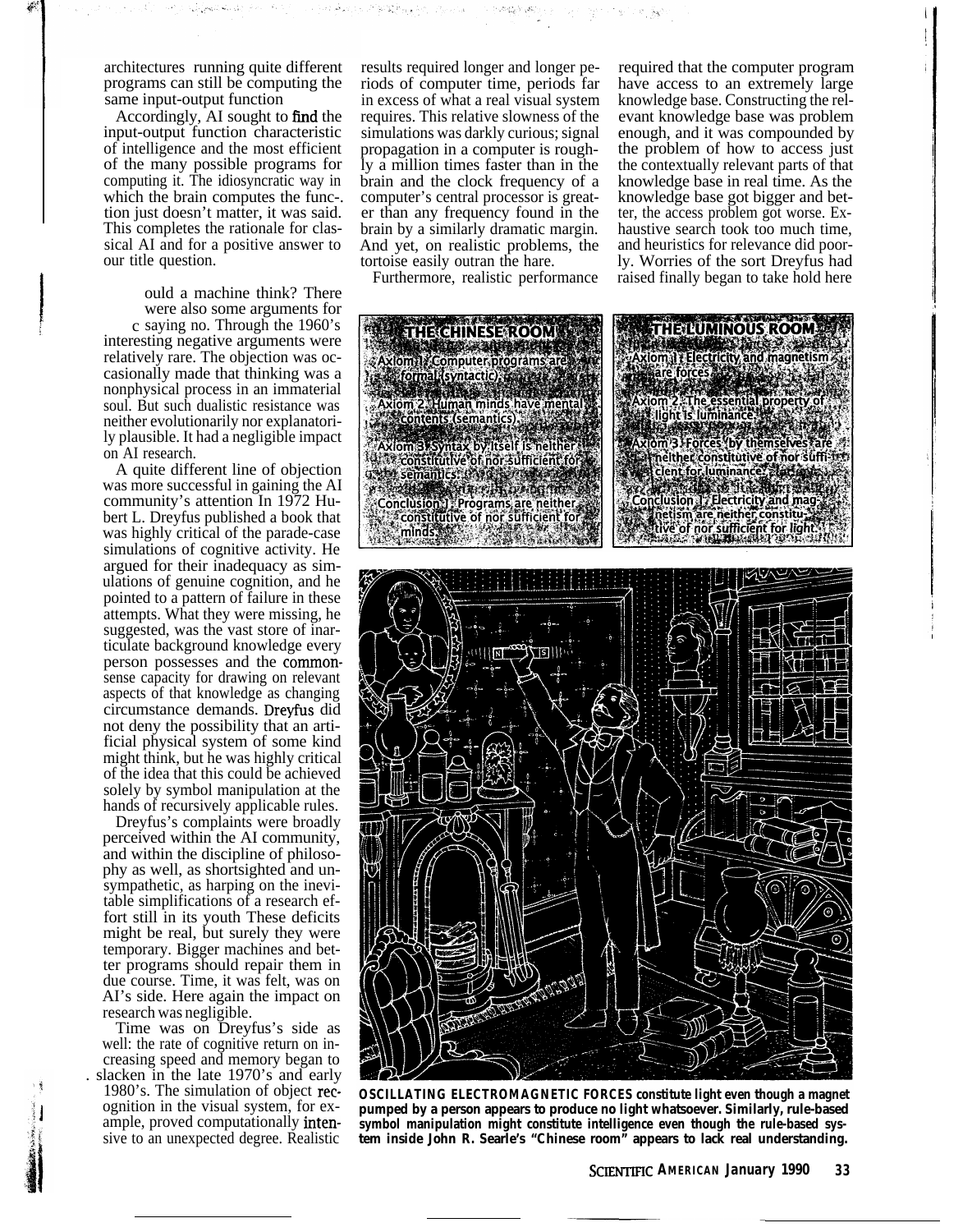and there even among AI researchers.

At about this time  $(1980)$  John Searle authored a new and quite different criticism aimed at the most basic assumption of the classical research program: the idea that the appropriate manipulation of structured symbolsby the recursive application of structure-sensitive rules could constitute conscious intelligence.

Searle's argument is based on a thought experiment that displays two crucial features. First, he describes a SM machine that realizes, we are to suppose, an input-output function adequate to sustain a successful Turing test conversation conducted entirely in Chinese. Second, the internal structure of the machine is such that, however it behaves, an observer remains certain that neither the machine nor any part of it understands Chinese. All it contains is a monolingual English speaker following a written set of instructions for manipulating the Chinese symbols that arrive and leave through a mail slot In short, the system is supposed to pass the Turing test, while the system itself lacks any genuine understanding of Chinese or real Chinese semantic content [see "Is the Brain's Mind a Computer Program?" by John R. Searle, page 26].

The general lesson drawn is that any system that merely manipulates physical symbols in accordance with structure-sensitive rules will be at best a hollow mock-up of real conscious intelligence, because it is impossible to generate "real semantics" merely by cranking away on "empty" syntax.\*' Here, we should point out, Searle is imposing a nonbehavioral test for consciousness: the elements of conscious intelligence must possess real semantic content.

One is tempted to complain that Searle's thought experiment is unfair because his Rube Goldberg system will compute with absurd slowness. Searle insists, however, that speed is strictly irrelevant here. A slow thinker should still be a real thinker. Everything essential to the duplication of thought, as per classical AI, is said to be present in the Chinese room

Searle's paper provoked a lively reaction from AI researchers, psychologists and philosophers alike. On the whole, however, he was met with an even more hostile reception than Dreyfus had experienced. In his companion piece in this issue, Searle forthrightly lists a number of these critical responses. We think many of them are reasonable, especially those that "bite the bullet" by insisting that, although it is appallingly slow, the overall systern of the room-plus-contents does understand Chinese.

We think those are good responses, but not because we think that the room understands Chinese. We agree with Searle that it does not. Rather they are good responses because they reflect a refusal to accept the crucial third axiom of Searle's argument: " $Sym$ *tax by itself is neither constitutive of nor sufficient for semantics."* Perhaps this axiom is true, but Searle cannot rightly pretend to know that it is. Moreover, to assume its truth is tantamount to begging the question against the research program of classical AI, for that program is predicated on the very interesting assumption that if one can just set in motion an appropriately structured internal dance of syntactic elements, appropriately connected to inputs and outputs, it can produce the same cognitive states and achievements found in human beings.

The question-begging character of Searle's axiom 3 becomes clear when it is compared directly with his conelusion 1: *"Programs are neither cbn*stitutive of nor sufficient for minds. Plainly, his third *axiom* is already carrying 90 percent of the weight of this almost identical conclusion. That is why Searle's thought experiment is devoted to shoring up axiom 3 specifically. That is the point of the Chinese room.

Although the story of the Chinese room makes axiom 3 tempting to the unwary, we do not think it succeeds in establishing axiom 3, and we offer a parallel argument below in illustration of its failure. A single transparently fallacious instance of a disputed argument often provides far more insight than a book full of logic chopping.

Searle's style of skepticism has ample precedent in the history of science. The 18th-century Irish bishop George Berkeley found it unintelligible that compression waves in the air, by themselves, could constitute or be sufficient for objective sound. The English poet-artist William Blake and the German poet-naturalist Johann W.



**NEURAL NETWORKS model a central feature of the brain's microstructure. In this three-layer net, input neurons (bottom left) process a pattern of activations (bottom right) and pass it along weighted connections to a hidden layer. Elements in the hidden layer sum their many inputs to produce a new pattern of activations. This is passed to the output layer, which performs a further transformation. Overall the network transforms any input pattern into a corresponding output pattern as dictated by the arrangement and strength of the many connections between neurons.**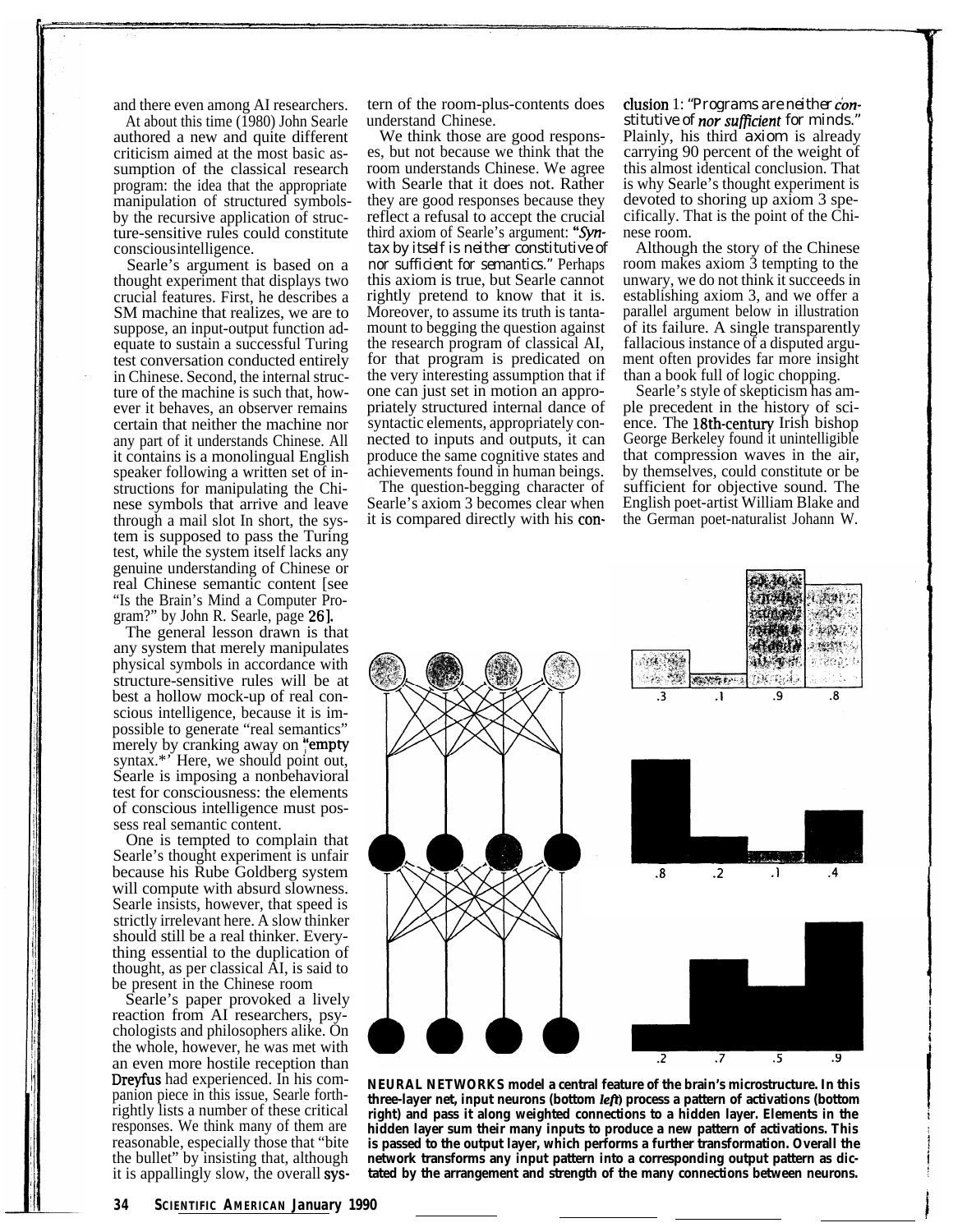von Goethe found it inconceivable that small particles by themselves could constitute or be sufficient for the objective phenomenon of light. Even in this century, there have been people who found it beyond imagining that inanimate matter by itself, and however organized, could ever constitute or be sufficient for life. Plainly, what people can or. cannot imagine often has nothing to do with what is or is not the case, even where the people involved are highly intelligent.

To see how this lesson applies to Searle's case, consider a deliberately manufactured parallel to his argument and its supporting thought experiment.

Axiom 1. *Electricity and magnetism are forces.*

Axiom *2. The essential property of light is luminance.*

Axiom *3. Forces by themselves are neither constitutive of nor sufficient for luminance.*

### Conclusion 1. *Electricity and magnetism are neither constitutive of nor suficient for light.*

Imagine this argument raised shortly after James Clerk Maxwell's 1864 suggestion that light and electromagnetic waves are identical but before the world's full appreciation of the systematic parallels between the properties of light and the properties of electromagnetic waves. This argument could have served as a compelling objection to Maxwell's imaginative hypothesis, especially if it were accompanied by the following commentary in support of axiom 3.

"Consider a dark room containing a man holding a bar magnet or charged object. If the man pumps the magnet up and down, then, according to Maxwell's theory of artificial luminance (AL), it will initiate a spreading circle of electromagnetic waves and will thus be luminous. But as all of us who have toyed with magnets or charged balls well know, their forces (or any other forces for that matter), even when set in motion, produce no luminance at all. It is inconceivable that you might constitute real luminance just by moving forces around!"

How should Maxwell respond to this challenge? He might begin by insisting that the "luminous room" experiment is a misleading display of the phenomenon of luminance because the frequency of oscillation of the magnet is absurdly low, too low by a factor of  $10^{15}$ . This might well elicit the im-,patient response that frequency has nothing to do with it, that the room with the bobbing magnet already contains everything essential to light,

according to Maxwell's own theory.

In response Maxwell might bite the bullet and claim, quite correctly, that the room really is bathed in luminance, albeit a grade or quality too feeble to appreciate. (Given the low frequency with which the man can oscillate the magnet, the wavelength of the electromagnetic waves produced is far too long and their intensity is much too weak for human retinas to respond to them.) But in the climate of understanding here contemplatedthe 1860's-this tactic is likely to elicit laughter and hoots of derision. "Luminous room, my foot, Mr. Maxwell. It's pitch-black in there!"

Alas, poor Maxwell has no easy route out of this predicament. All he can do is insist on the following three points. First, axiom 3 of the above argument is false. Indeed, it begs the question despite its intuitive plausibility. Second, the luminous room experiment demonstrates nothing of interest one way or the other about the nature of light. And third, what is needed to settle the problem of light and the possibility of artificial luminance is an ongoing research program to determine whether under the appropriate conditions the behavior of electromagnetic waves does indeed mirror perfectly the behavior of light.

This is also the response that classical AI should give to Searle's argument. Even though Searle's Chinese room may appear to be "semantically dark," he is in no position to insist, on the strength of this appearance, that rule-governed symbol manipulation can never constitute semantic phenomena, especially when people have only an uninformed commonsense understanding of the semantic and cognitive phenomena that need to be explained. Rather than exploit one's understanding of these things, Searle's argument freely exploits one's ignorance of them.

With these criticisms of Searle's argument in place, we return to the question of whether the research program of classical AI has a realistic chance of solving the **problem** of conscious intelligence and of producing a machine that thinks. We believe that the prospects are poor, but we rest this opinion on reasons very different from Searle's. Our reasons derive from the specific performance failures of the classical research program in AI and from a variety of lessons learned from the biological brain and a new class of computational models inspired by its structure. We have already indicated some of the failures of classical AI regarding tasks that the

brain performs swiftly and efficiently. The emerging consensus on these failures is that the functional architecture of classical SM machines is simply the wrong architecture for the very demanding jobs required.

**W** hat we need to know is this:<br>cognition? Reverse engineer-<br>ing is a common proctice in indus How does the brain achieve cognition? Reverse engineering is a common practice in industry. When a new piece of technology comes on the market, competitors find out how it works by taking it apart and divining its structural rationale. In the case of the brain, this strategy presents an unusually stiff challenge, for the brain is the most complicated and sophisticated thing on the planet. Even so, the neurosciences have revealed much about the brain on a wide variety of structural levels. Three anatomic points will provide a basic contrast with the architecture of conventional electronic computers.

First, nervous systems are parallel machines, in the sense that signals are processed in millions of different pathways simultaneously. The retina, for example, presents its complex input to the brain not in chunks of eight, 16 or 32 elements, as in a desktop computer, but rather in the form of almost a million distinct signal elements arriving simultaneously at the target of the optic nerve (the lateral geniculate nucleus), there to be processed collectively, simultaneously and in one fell swoop. Second, the brain's basic processing unit, the neuron, is comparatively simple. Furthermore, its response to incoming signals is analog, not digital, inasmuch as its output spiking frequency varies continuously with its input signals. Third, in the brain axons projecting from one neuronal population to another are often matched by axons returning from their target population These descending or recurrent projections allow the brain to modulate the character of its sensory processing. More important still, their existence makes the brain a genuine dynamical system whose continuing behavior is both highly complex and to some degree independent of its peripheral stimuli.

Highly simplified model networks have been useful in suggesting how real neural networks might work and in revealing the computational properties of parallel architectures. For example, consider a three-layer model consisting of neuronlike units fully connected by axonlike connections to the units at the next layer. An input stimulus produces some activation level in a given input unit, which con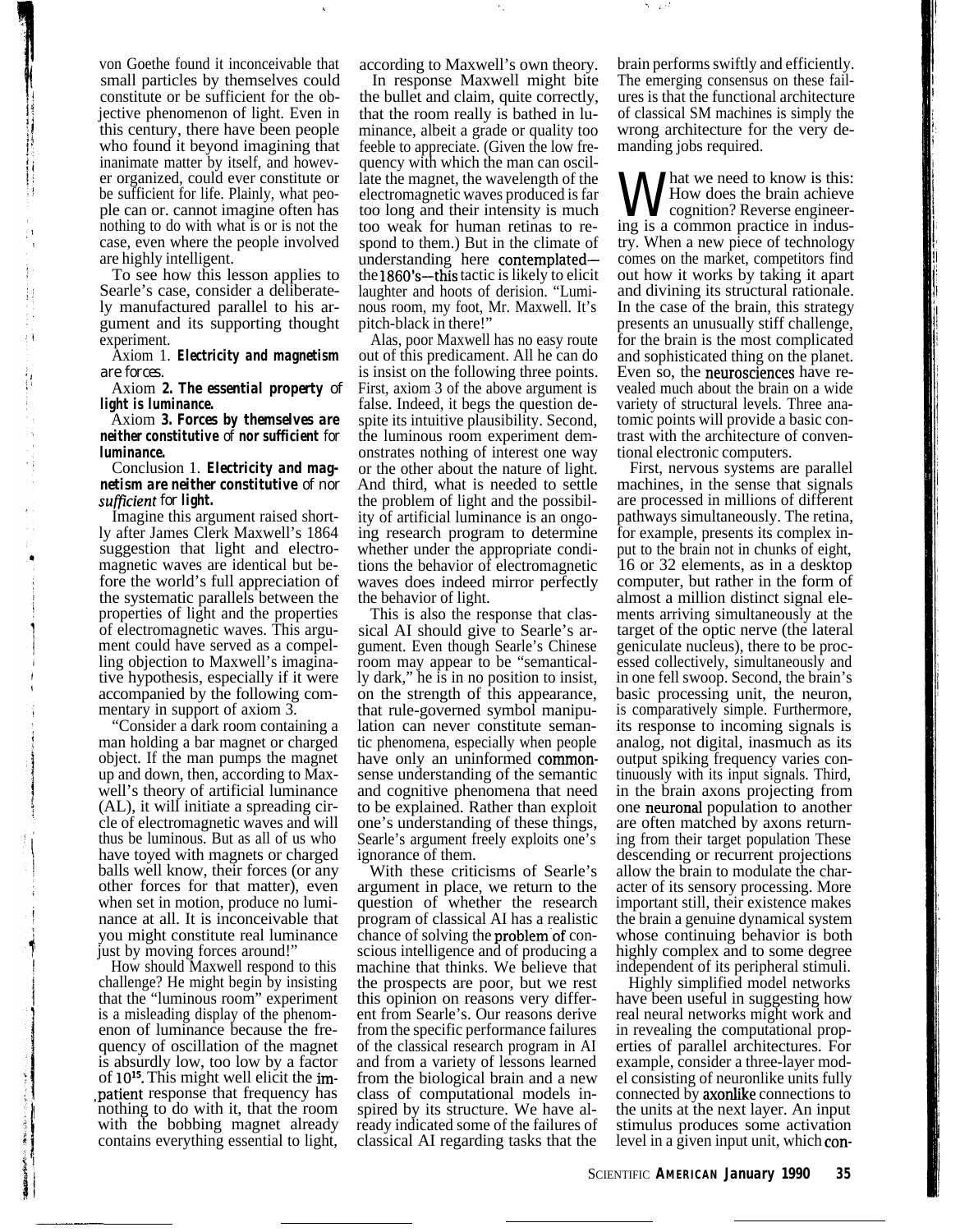veys a signal of proportional strength along its "axon" to its many "synaptic" connections to the hidden units. The global effect is that a pattern of activations across the set of input units produces a distinct pattern of activations across the set of hidden units.

The same story applies to the output units. As before, an activation pattern across the hidden units produces a distinct activation pattern across the output units. All told, this network is a device for transforming any one of a great many possible input vectors (activation patterns) into a uniquely corresponding output vector. It is a device for computing a specific function Exactly which function it computes is fixed by the global configuration of its synaptic weights.

There are various procedures for adjusting the weights so as to yield a network that computes almost any function-that is, any vector-to-vector transformation-that one might desire. In fact, one can even impose on it a function one is unable to specify, so long as one can supply a set of examples of the desired input-output pairs. This process, called "training up the network," proceeds by successive adjustment of the network's weights until it performs the input-output transformations desired.

Although this model network vastly oversimplifies the structure of the brain it does illustrate several important ideas. First, a parallel architecture provides a dramatic speed advantage over a conventional computer, for the many synapses at each level perform many small computations simultaneously instead of in laborious sequence. This advantage gets larger as the number of neurons increases at each layer. Strikingly, the speed of processing is entirely independent of both the number of units involved in each layer and the complexity of the function they are computing. Each layer could have four units or a hundred million; its configuration of synaptic weights could be computing simple one-digit sums or second-order differential equations. It would make no difference. The computation time would be exactly the same.

Second, massive parallelism means that the system is fault-tolerant and functionally persistent; the loss of a few connections, even quite a few, has a negligible effect on the character of the overall transformation performed by the surviving network.

Third, a parallel system stores large amounts of information in a distributed fashion, any part of which can be accessed in milliseconds. That in-



**NERVOUS SYSTEMS** span many scales of organization, from **neurotransmitter** molecules (bottom) to the entire brain **and spinal cord. Intermediate levels include single neurons and circuits made up of a few neurons, such as those that produce orientation selectivity to a visual stimulus** *(middle),* **and systems made up of circuits such as those that subserve language (top right). Only research can decide how closely an artificial system must mimic the biological one to be capable of intelligence.**

formation is stored in the specific configuration of synaptic connection strengths, as shaped by past learning. Relevant information is "released" as the input vector passes through-and is transformed by-that configuration of connections.

Parallel processing is not ideal for all types of computation On tasks that require only a small input vector, but many millions of swiftly iterated recursive computations, the brain performs very badly, whereas classical SM machines excel. This class of computations is very large and important, so classical machines will always be useful, indeed, vital. There is, however, an equally large class of computations for which the brain's architecture is the superior technology. These are the computations that typically confront living creatures: recognizing a predator's outline in a noisy environment; recalling instantly how to avoid its gaze, flee its approach or fend off its attack; distinguishing food from nonfood and mates from nonmates; navigating through a complex and ever-changing physical/social environment; and so on

Finally, it is important to note that the parallel system described is not manipulating symbols according to structure-sensitive rules. Rather symbol manipulation appears to be just one of many cognitive skills that a network may or may not learn to display. Rule-governed symbol manipulation is not its basic mode of operation. Searle's argument is directed against rule-governed SM machines; vector transformers of the kind we describe are therefore not threatened by his Chinese room argument even if it were sound, which we have found independent reason to doubt.

Searle is aware of parallel processors but thinks they too will be devoid of real semantic content. To illustrate their inevitable failure, he outlines a